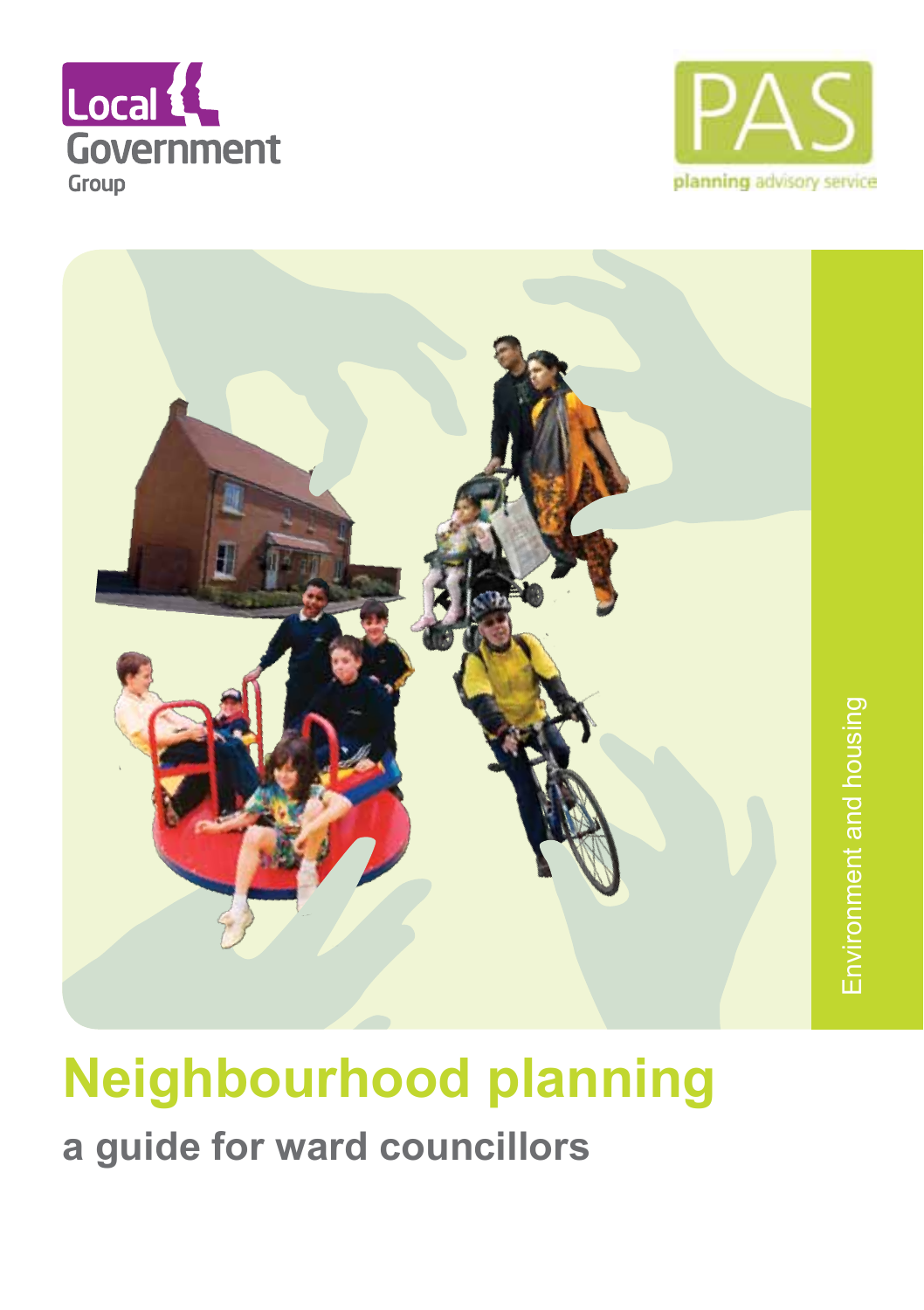## **Contents**

| Foreword                                   |    |
|--------------------------------------------|----|
| How does neighbourhood planning work?      | 5  |
| Process map                                | 10 |
| What role does the planning authority have | 11 |
| Questions                                  | 13 |
| Your role and getting started              | 15 |
| Further support                            | 19 |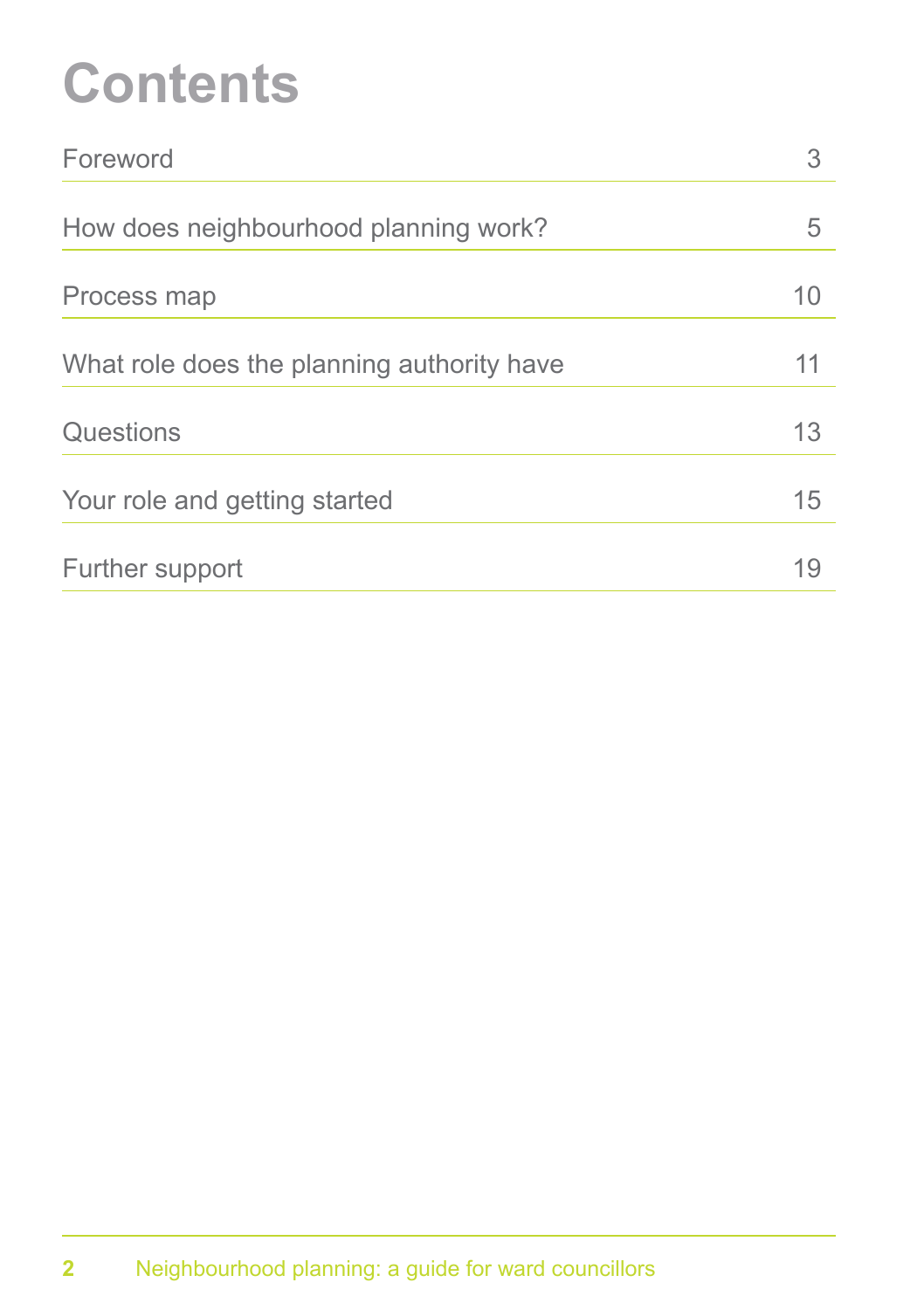### **Foreword**

The Localism Bill sets out how communities will be able to get more involved in planning for their areas – specifically around creating plans and policies to guide new development and in some cases granting planning permission for certain types of development.

Neighbourhood planning is about letting the people who know about and care for an area plan for it. It is led by the residential and business community, not the council, and is about building neighbourhoods – not stopping growth.

Neighbourhood planning is optional but if adopted by the Council, neighbourhood plans and orders will have weight becoming part of the plan making framework for your area.

Neighbourhood planning is also not entirely new – it can build on existing community planning work.

If you felt a bit removed from planning as a ward councillor then neighbourhood planning is an opportunity for you to get more involved – even if you've previously been put off planning by perceived complexity, controversy or jargon.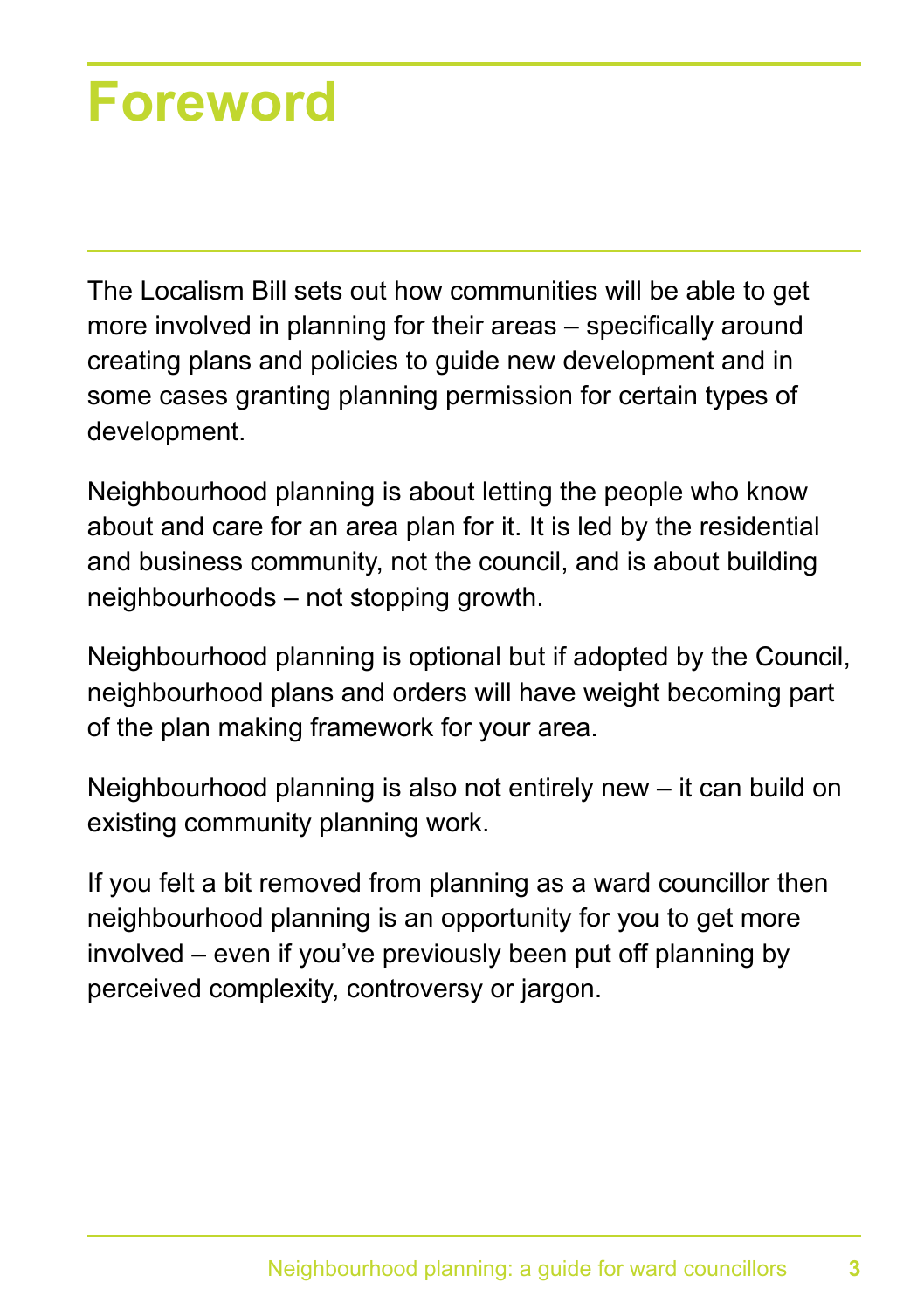This guide is to help you:

- understand the basics of neighbourhood planning
- think about what this means for your community
- think about your role as a ward councillor.

Please remember that until the Localism Bill is enacted some specific details may change.

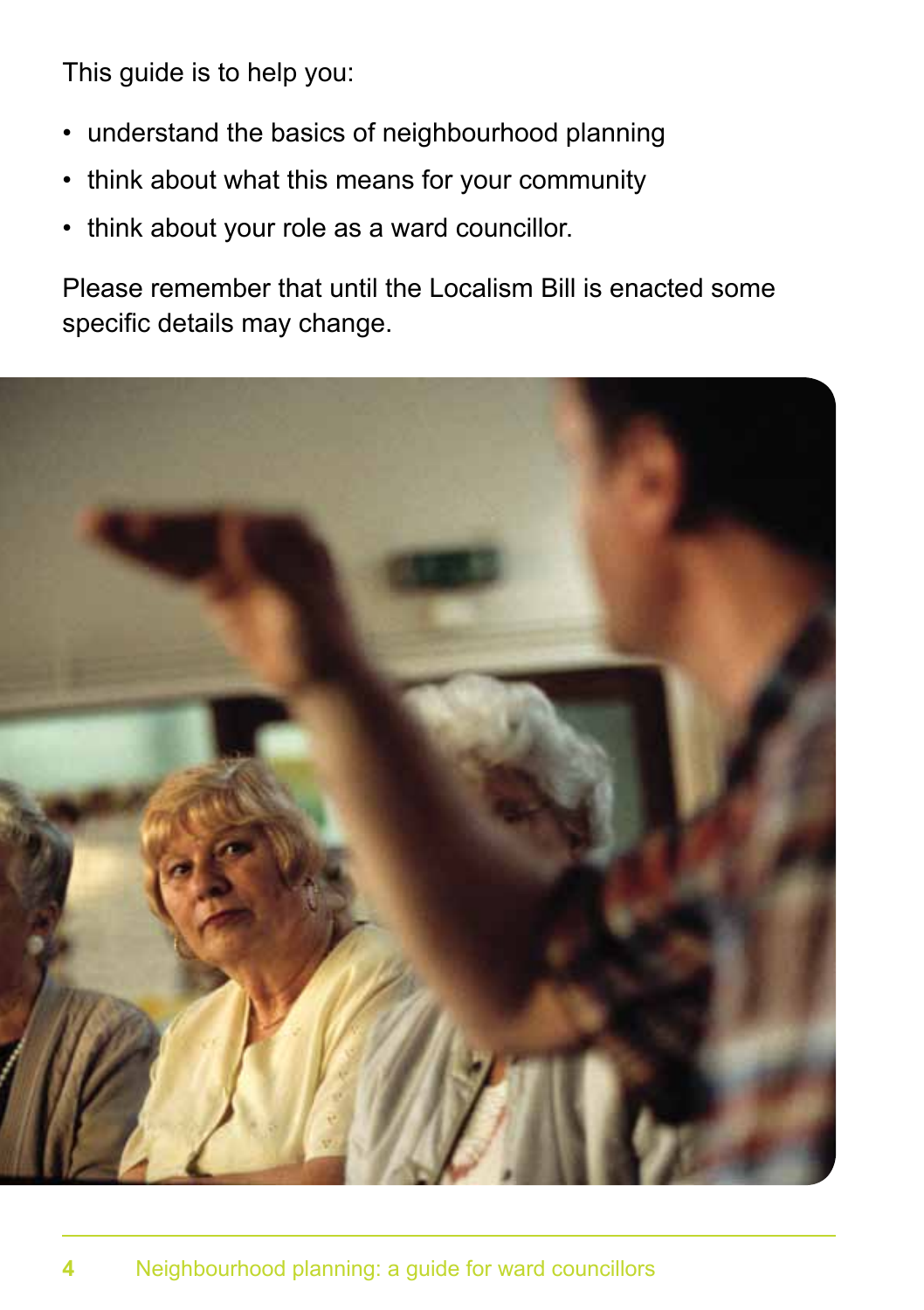## **How does neighbourhood planning work?**

### Prepared by community groups

Neighbourhood planning is not led by the local authority. These are the 'Qualifying Bodies' who can prepare a plan:

#### **Parish and town councils**

The area covered by the plan may be the parish/town boundary, just a part of it, or combined areas. You can help define the right area to deal with the right issues.

#### **Neighbourhood forums**

These can be set up to prepare neighbourhood development plans in areas without parish councils. There can only be one forum per neighbourhood area. The boundaries for the neighbourhood will be proposed by a community group but the council will need to agree this. Forum membership will be open to residents, employees and businesses. In May 2011 the government tabled a Bill amendment to raise the minimum membership of a forum to 21.

Businesses, investors, developers and other commercial organisations will be able to get involved with the forums or parishes. With their agreement, businesses could sponsor the process.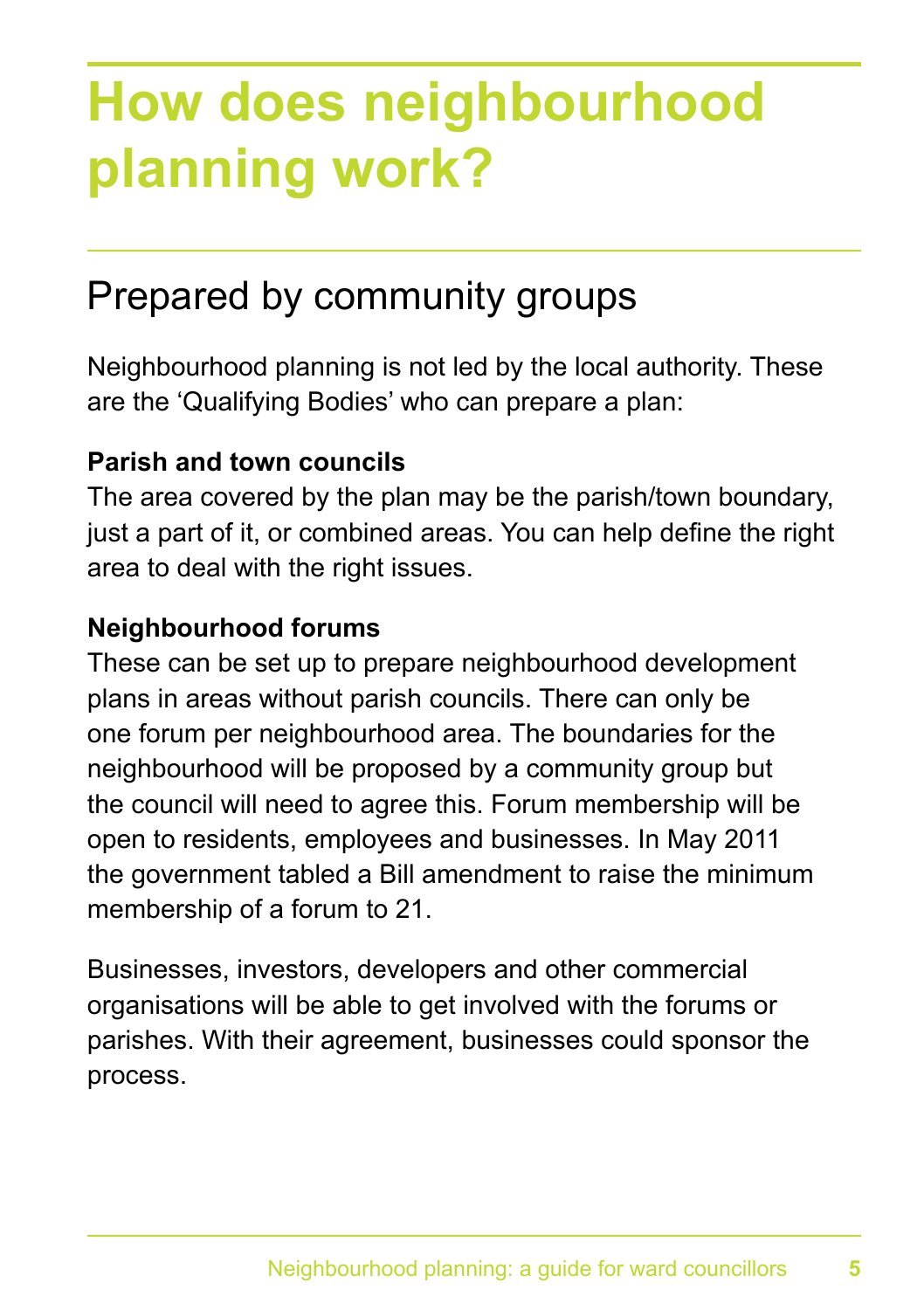### What is it?

Communities can choose to use any or all of the new neighbourhood planning tools to help shape and deliver new development in their areas. As they will have a statutory status they must be prepared following a formal process.

#### **Neighbourhood development plans**

These will set out a vision for an area and planning policies for the use and development of land. It will be about local rather than strategic issues. For example it could cover where new shops, offices or homes should go and what green spaces should be protected. The plan does need to be compatible with national policies and the policies in the authority's local plan. It should be focused on guiding development rather than stopping it. If adopted it will become a statutory plan and be used in making decisions on planning applications.

#### **Neighbourhood development orders**

These can grant planning permission for specified developments in a neighbourhood area, for example, certain types of household extensions, shop fronts, 'green energy' proposals. Where there is a neighbourhood development order in place there would be no need to apply to the council for planning permission for the development it covers. This is a bit like a Local Development Order that a council can do.

More information on Local development orders is available on the PAS website at www.pas.gov.uk/ldo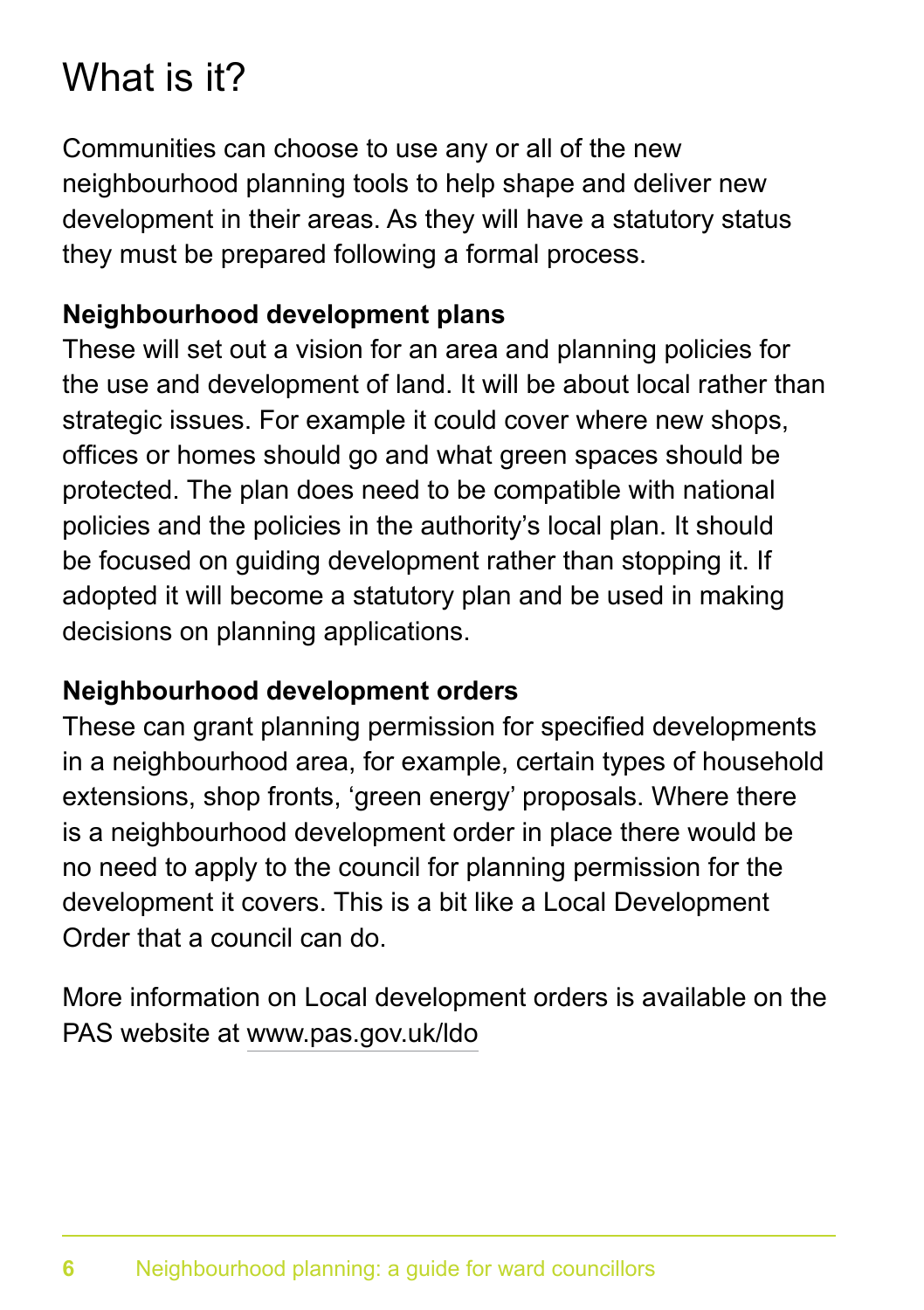#### **Community right to build orders**

This is similar to a neighbourhood development order. Appropriately constituted community groups will be able to identify land for new, small scale development such new homes, shops or other community facilities.

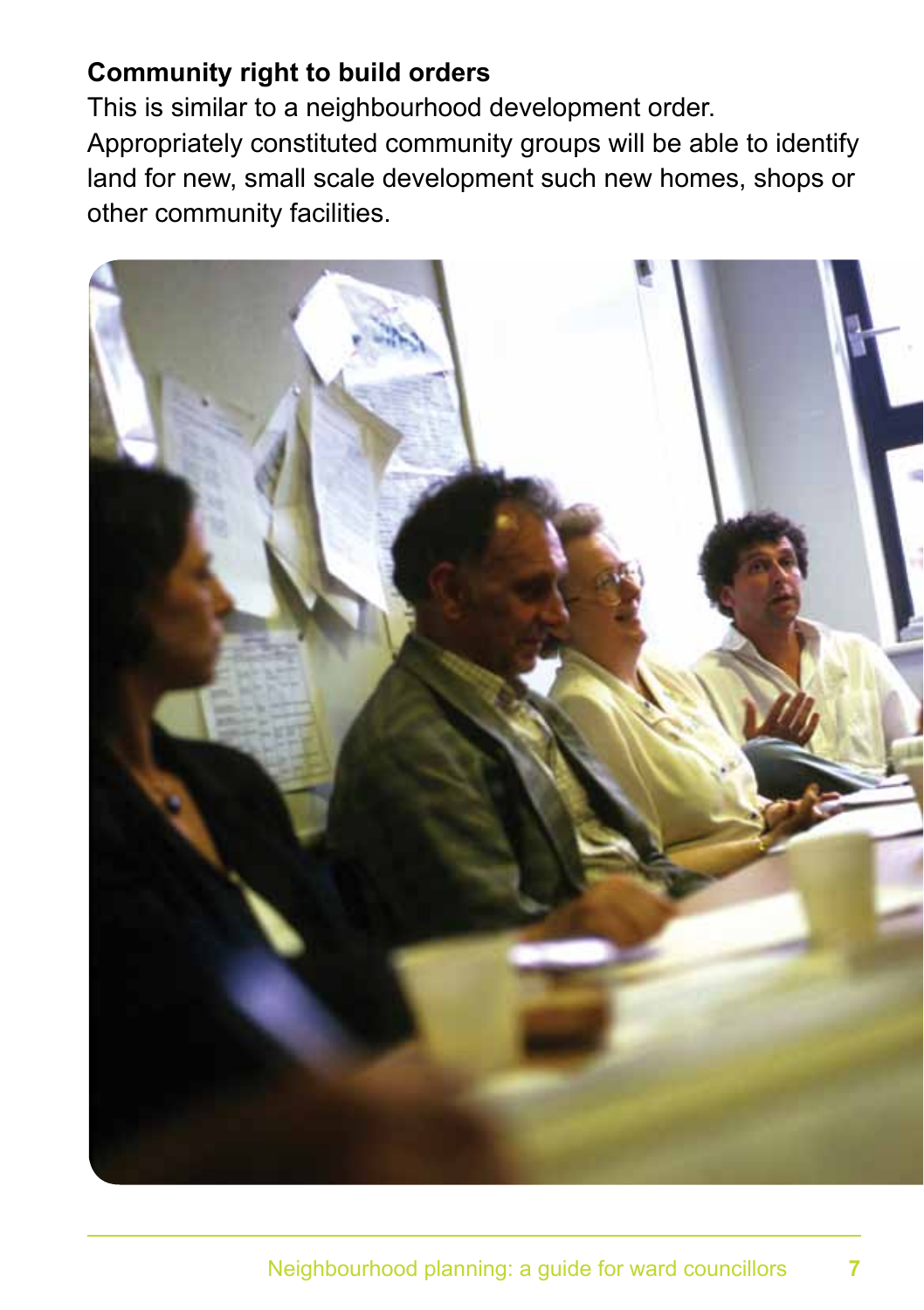### What will it cover?

Although there is a lot of community planning work out there, no neighbourhood development plans have been done yet.

- The Government is running a 'front runner' project involving 42 councils working with communities on neighbourhood planning. They cover a big range of planning issues.
- Affordable housing is a critical issue for the community in Lynton and Lynmouth. Their town council is working with Exmoor National Park to work up a series of sites and appropriate policies to enable affordable housing.
- In Gedling, the neighbourhood plan for Newstead Village focus will include the need for a more balanced housing offer in the village, anti-social behaviour, community facilities and enhancing its village centre.
- For the community of Devonshire Park in Birkenhead 'preserving the character and balance of our unique neighbourhood' is the aim of their neighbourhood planning work. This will include preserving their housing stock and the physical fabric and architecture, green character and spaces and community safety in their area.
- In Much Wenlock, Shropshire, community needs and priorities identified and to be included in their planning work cover improved traffic management in the town, affordable housing, the retention of high street retailing, and improvements to leisure facilities.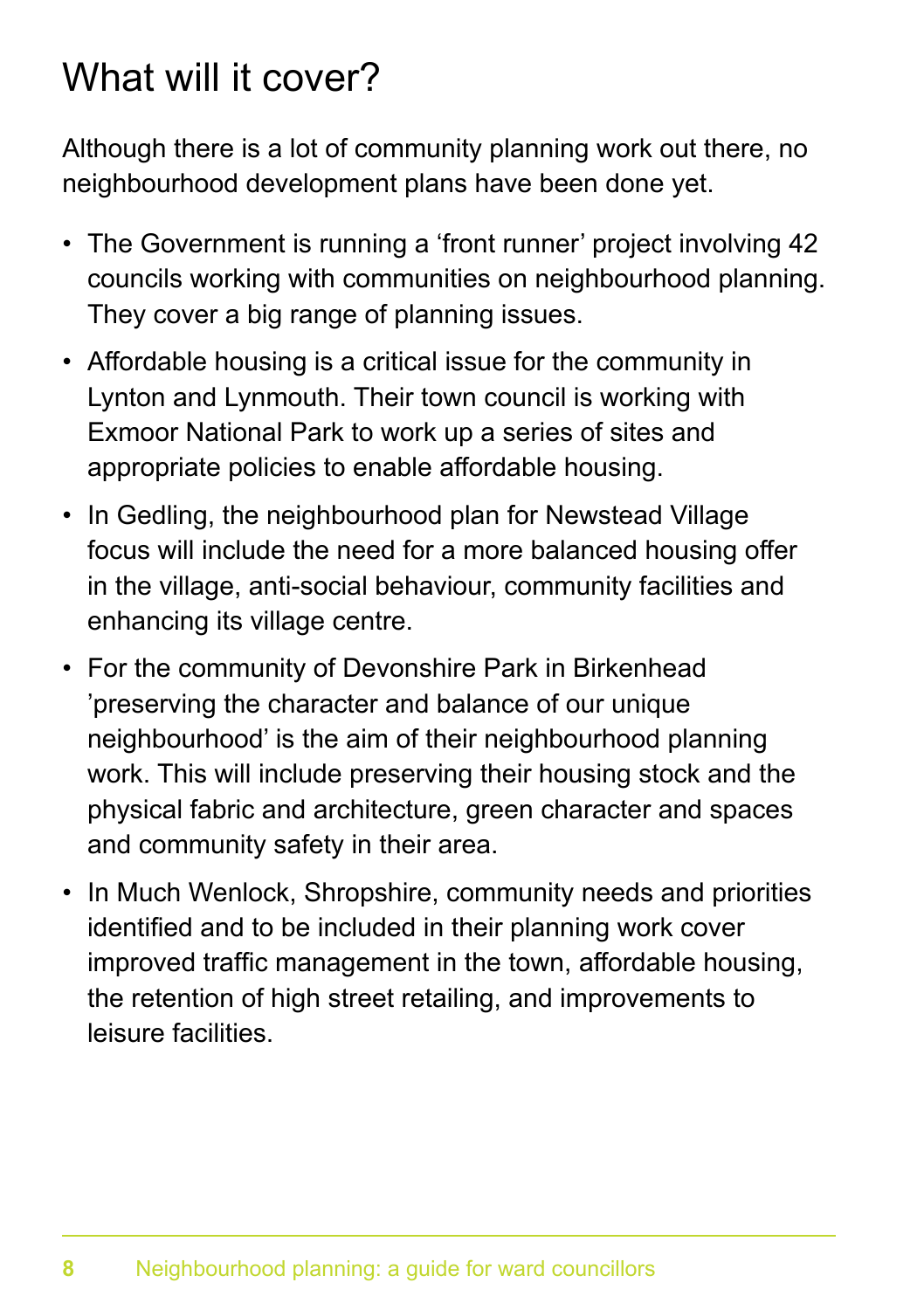• The neighbourhood plan for Bookham, Surrey will address topics including planning for a wider range of new homes in the area eg affordable and smaller homes and housing for the elderly, maintaining the vitality of the village centre and infrastructure needs.

You and the community – using local knowledge and passion – will know what is important. But as a local councillor you can help make sure the issues raised are compatible with the local plan and avoid wasting time by going up the wrong garden path.

There may be planning issues for which a neighbourhood development plan or order isn't an answer. For example, if whole scale change or regeneration is needed with involvement of and funding from other bodies, then an action area plan might be the right route. Talk to the planning officers about this.

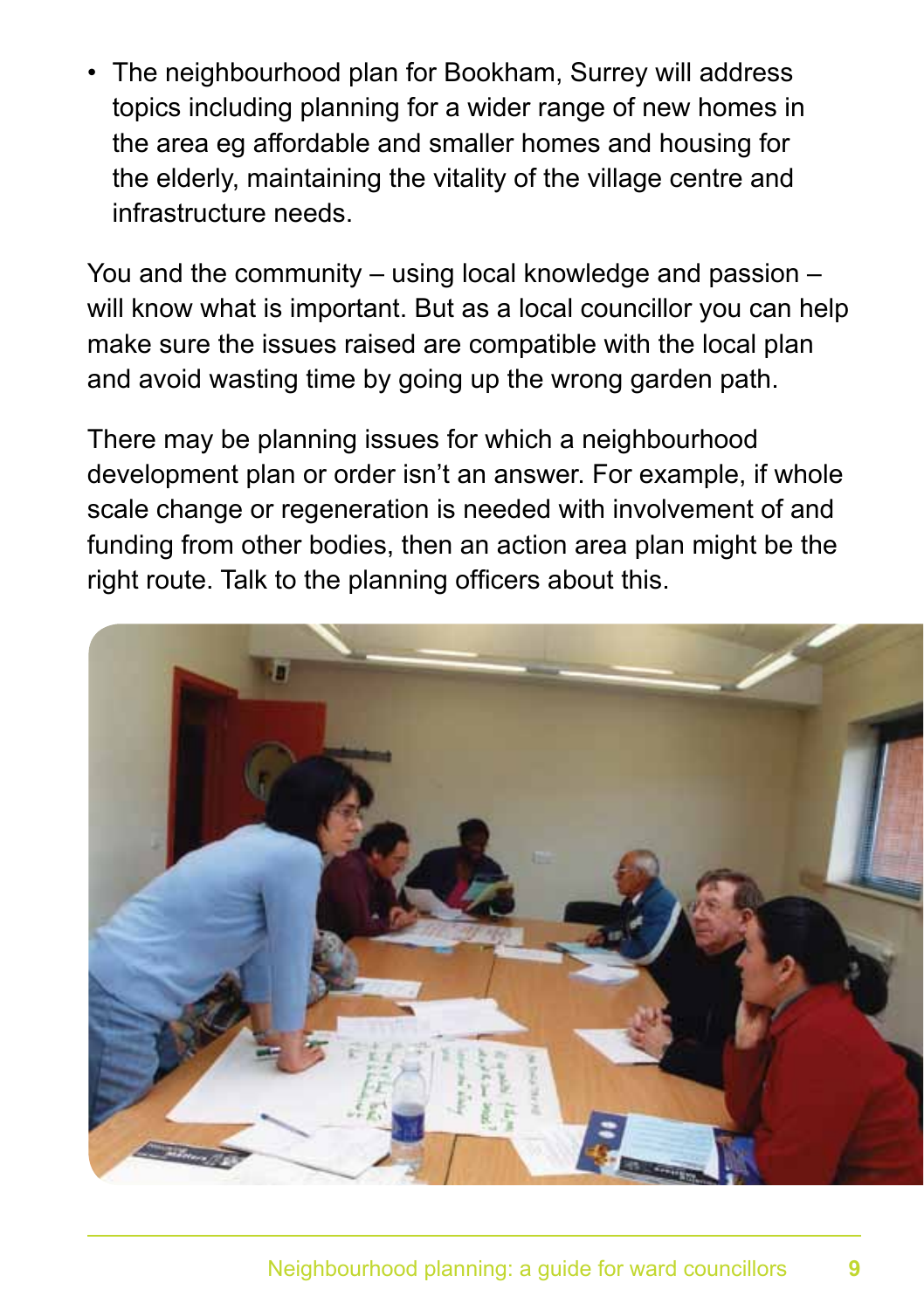### **Process map**

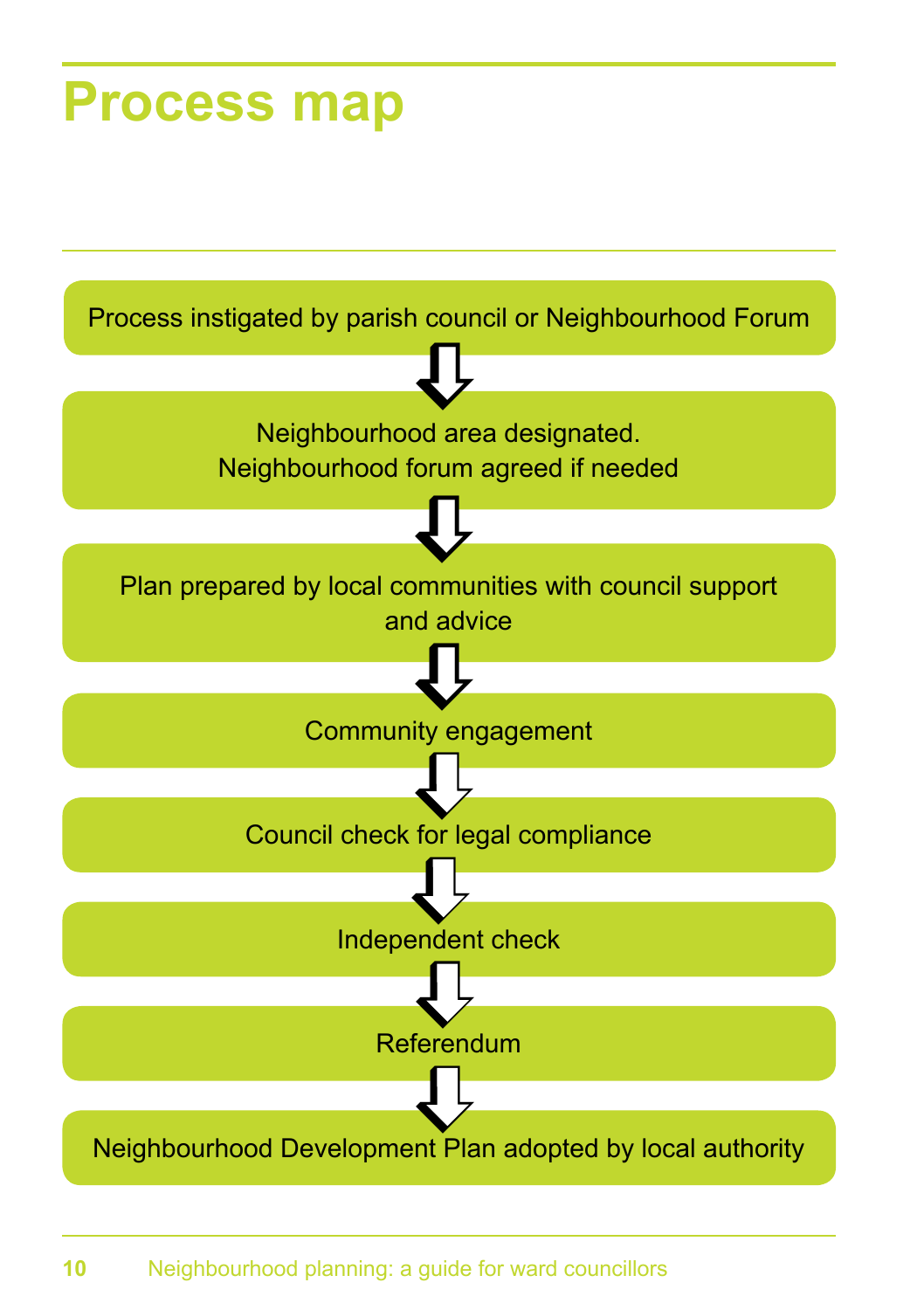## **What role does the planning authority have?**

The local planning authority has to provide 'technical advice and support' to communities preparing neighbourhood development plans but it's up to you to decide what this should be. It could include gathering evidence, help with facilitation or advice on consultation. It can – but doesn't have to – include financial support. You'll need to think about how this is resourced and how much you'll be able to do, and this will depend on how much neighbourhood planning activity comes forward.

The council also has to agree and formally designate a neighbourhood area. They can cross authority boundaries. If proposals come forward for overlapping areas the council, including ward councillors, will need to arbitrate, and decide which boundary makes most sense in planning terms.

In non-parished areas a neighbourhood forum will need to be formed and designated by the council against a range of criteria, such as the forum having tried to recruit a broad section of the community including residents, businesses and councillors.

Once the plan is written, the council needs to check it against the legislation and regulations. This check isn't about saying whether the content is right or wrong, but about the consultation and procedure followed.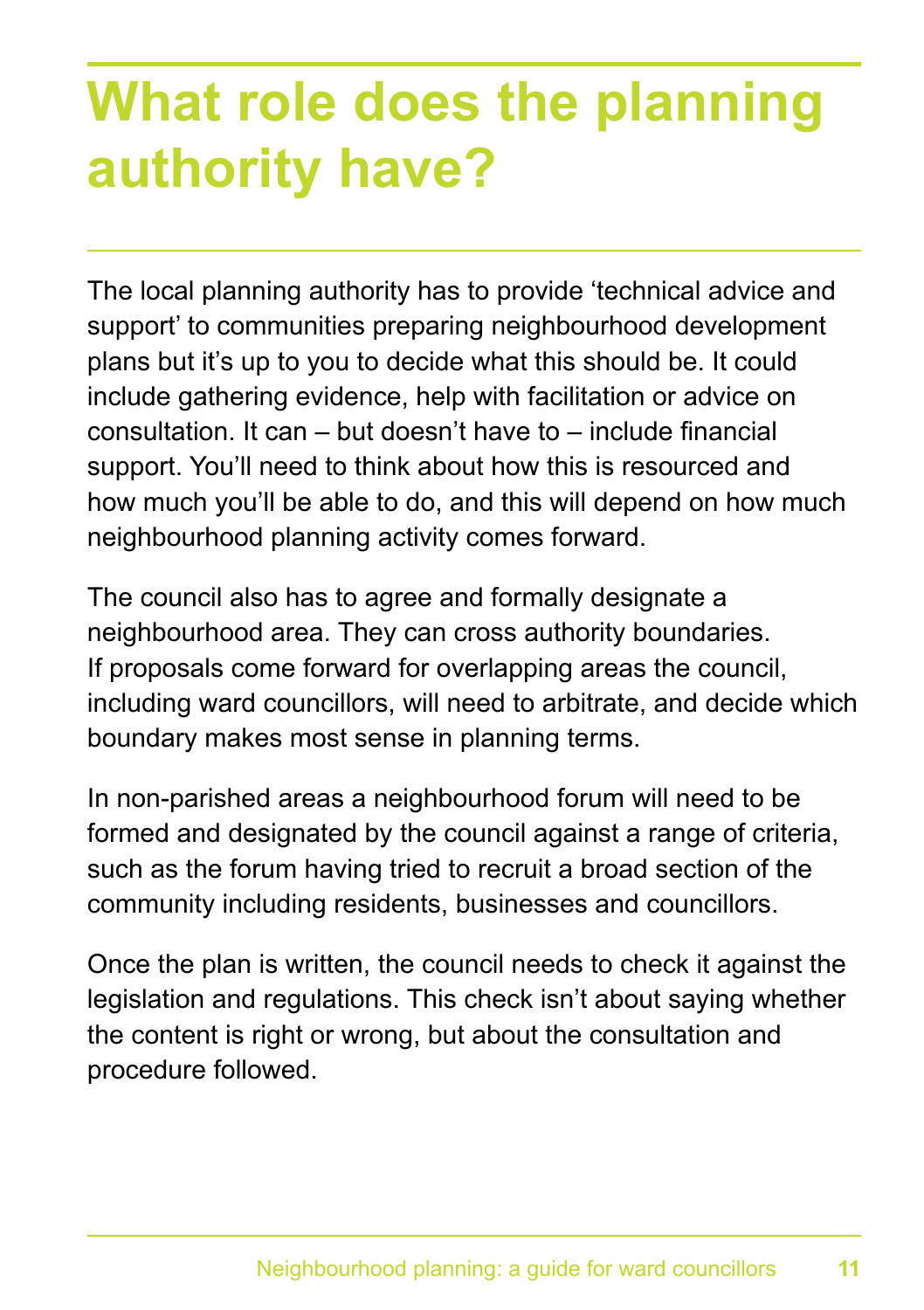If the plan is alright, the council has to arrange (and pay for) an independent check. This will look at the plan/orders fit against the local plan, national policies, and any adjoining neighbourhood plans. If it passes the check, the council needs to arrange (and pay for) a referendum on the plan or order. The referendum can go beyond the neighbourhood area if its impacts will be felt more widely. If it is agreed by a majority, the council then adopts the plan or order.

### How much will it cost the local authority?

The costs will depend on the nature and scale of help and support provided. It is up to the authority to decide what it wants to do here – how many neighbourhood development plans are anticipated? How equipped and ready are the parishes/ forums? Do they already have survey data and evidence or can the authority provide this? What technical support, for example around sustainability appraisals, can be provided or will you expect the neighbourhood group to find and fund this themselves? As a minimum there will be costs associated with the independent check and referendum. Funding from the Government will be made available to help cover these costs but no details are available as yet.

### How much will it cost the community?

Not much is known about this yet. But it will take time and probably some money. It partly depends on how complex the plan is and on how much help and support the authority can give. There may be scope for some sponsorship from local businesses or landowners; just think about how this might be perceived, though.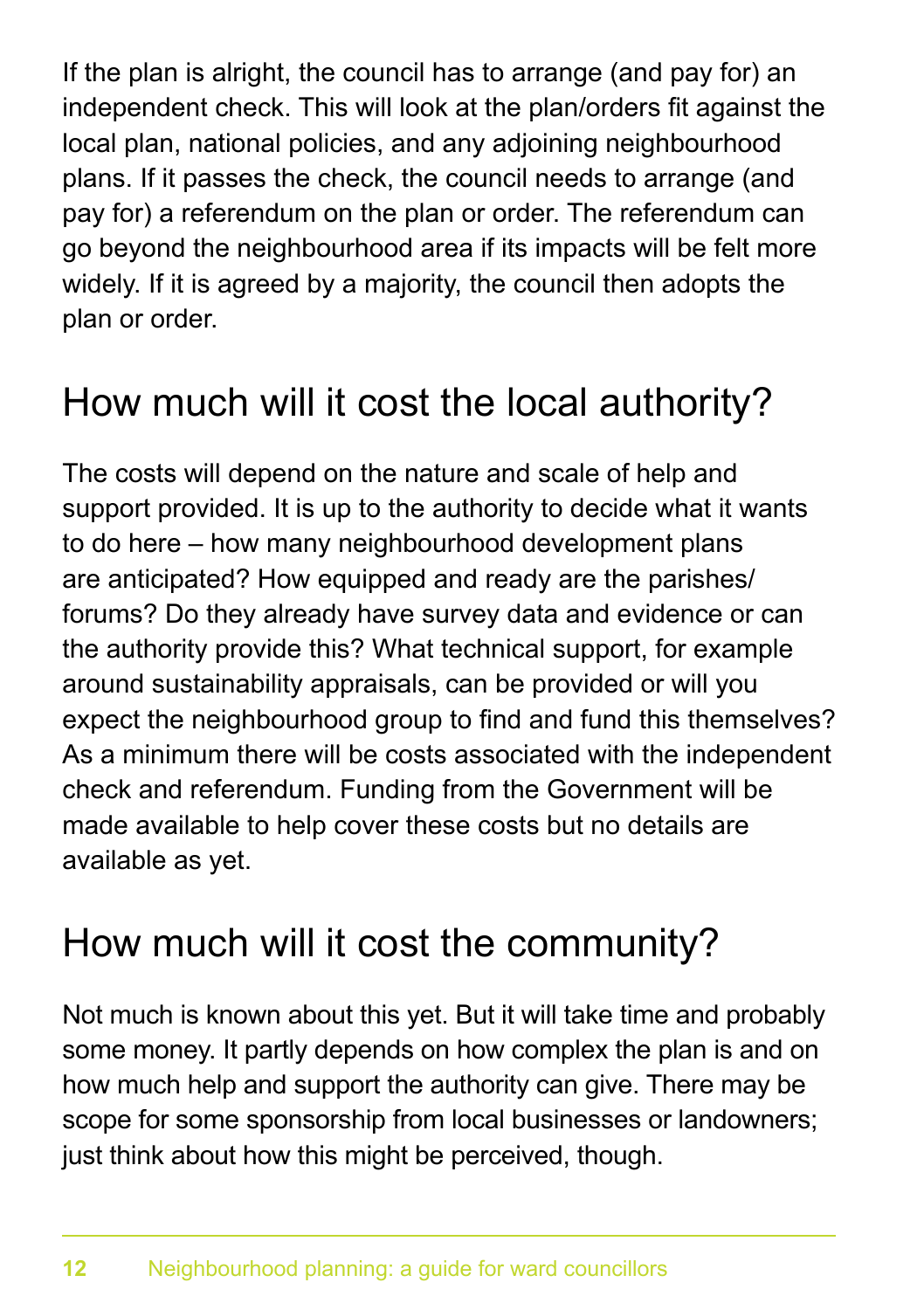## **Questions**

From the work that PAS and the wider Local Government Group have done with councillors and planning officers, some concerns have been raised around the system and how it will work. These questions are:

#### **What happens if there isn't an adopted local plan?**

Around 25 per cent of authorities have an adopted core strategy. This can be used to set the strategic framework for neighbourhood planning. Where there isn't an up to date local plan there's no strategic context and neighbourhood plans will only need to be compliant with national planning policy.

**Our advice**: Put the pressure on to make sure your local plan (core strategy) is focused on what is strategically important and progressed as quickly as possible.

#### **Won't people think neighbourhood planning will enable them to stop housing developments?**

This isn't the intention. Communities will have influence over what housing will look like and where it will go – but not to stop it altogether when there is an identified local housing need.

**Our advice:** Explain this again, and again, and again.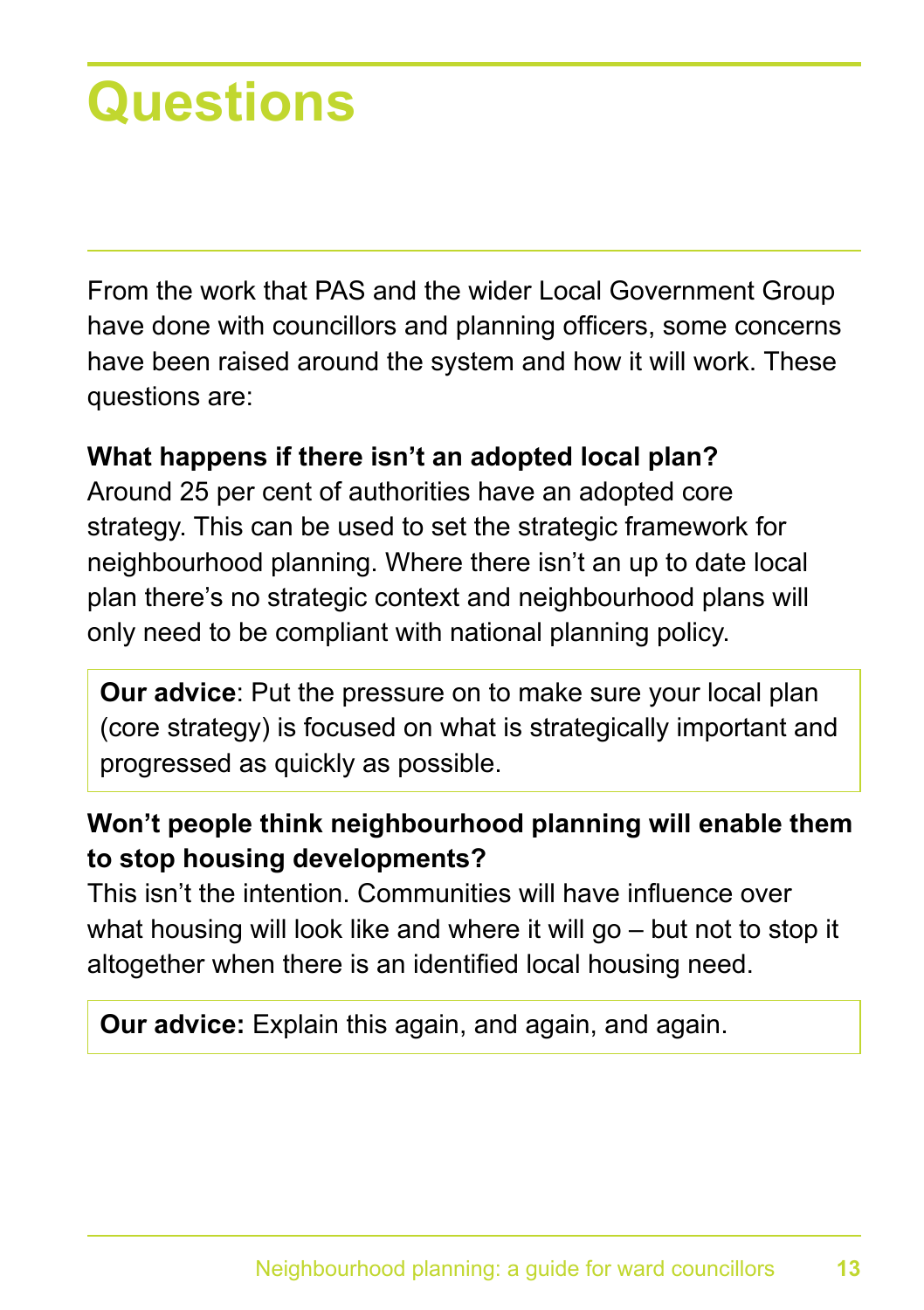#### **Will single issues and the usual suspects dominate this?**

**Our advice:** Get out and about to get as many people involved as possible; or at least ensure they are invited, too. Stand up and make sure the process is inclusive, the group representative and single issues don't dominate if there are wider issues to be addressed.

#### **What is the difference between neighbourhood plans and community plans?**

Community plans can cover all things important to a community. Neighbourhood plans relates only to the use and development of land in their area.

**Our advice:** Work with and build on existing community planning activities. A joined up approach to community engagement will help avoid confusion about the work help make best use of the resources available.

#### **What happens if councillors don't want to get involved in shaping development but want to stop it?**

 schemes or development in general. Lots of councillors stand on a platform of opposing specific

**Our advice:** Think carefully about this. Policies in the local development plan will often be trying to balance preserving the special characteristics of places with the need for housing or economic growth. Neighbourhood plans which go against these are unlikely to get through the process. Work with your planning officers and communities to help chart a way forward or risk having development done to you rather than being done with you.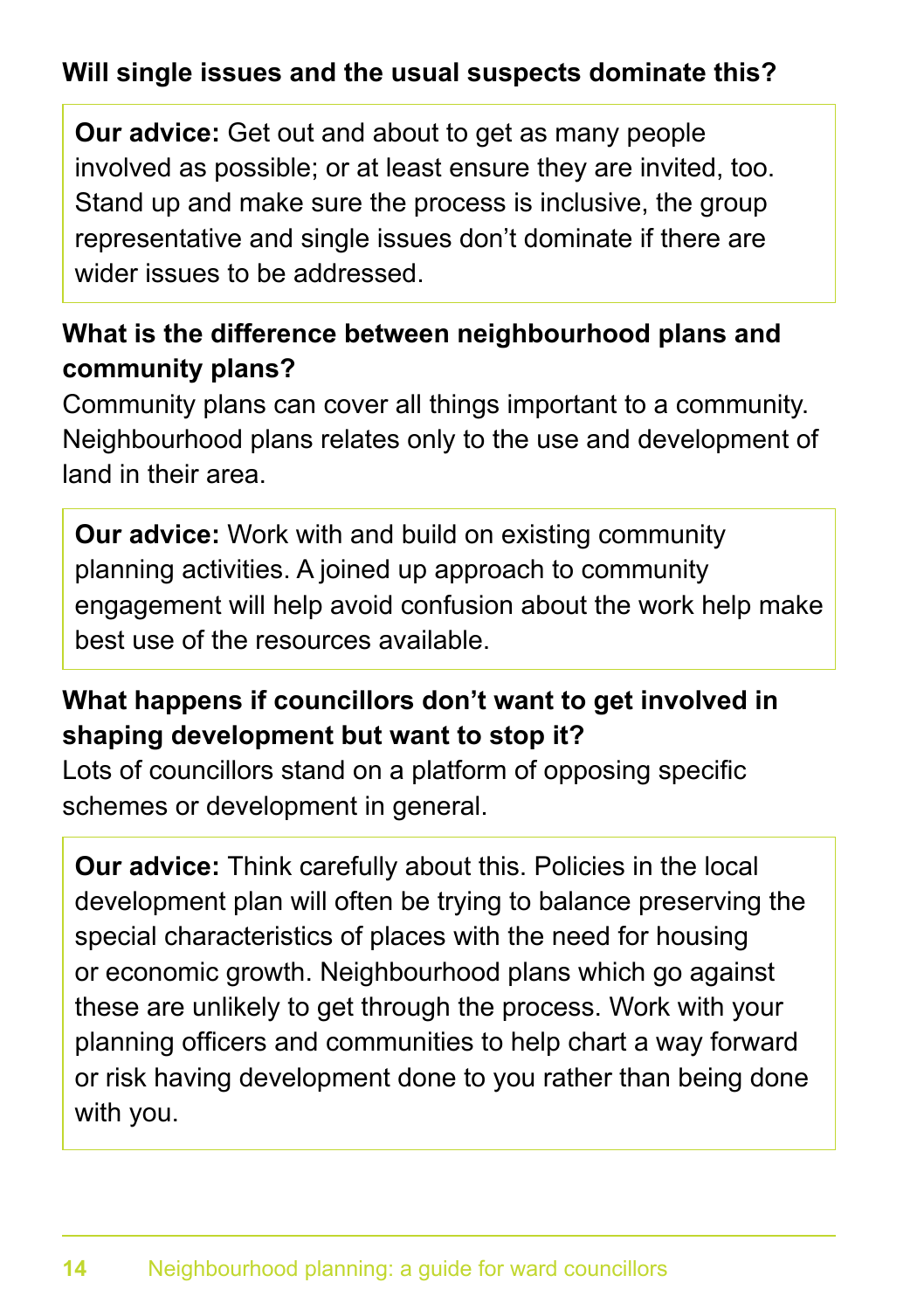# **Your role and getting started**

It is only after the Localism Bill is enacted that neighbourhood development plans can be examined, put to a referendum and adopted (currently scheduled for the end of 2011). But don't wait. If you aren't already involved in local planning, you can start now.

Neighbourhood planning puts all councillors centre stage in the planning process. You will be a first port of call for communities in your ward wanting to prepare neighbourhood development plans.

More than ever your role will be about explaining and managing community expectations, enabling, supporting, mediating, collaborating, explaining options and finding solutions. Although you will obviously want to champion your area, you'll need to do so within the context of the authority's strategic needs and plans. You can help promote the plan with the wider community and local areas, involve businesses to promote and deliver new development to meet community ambitions.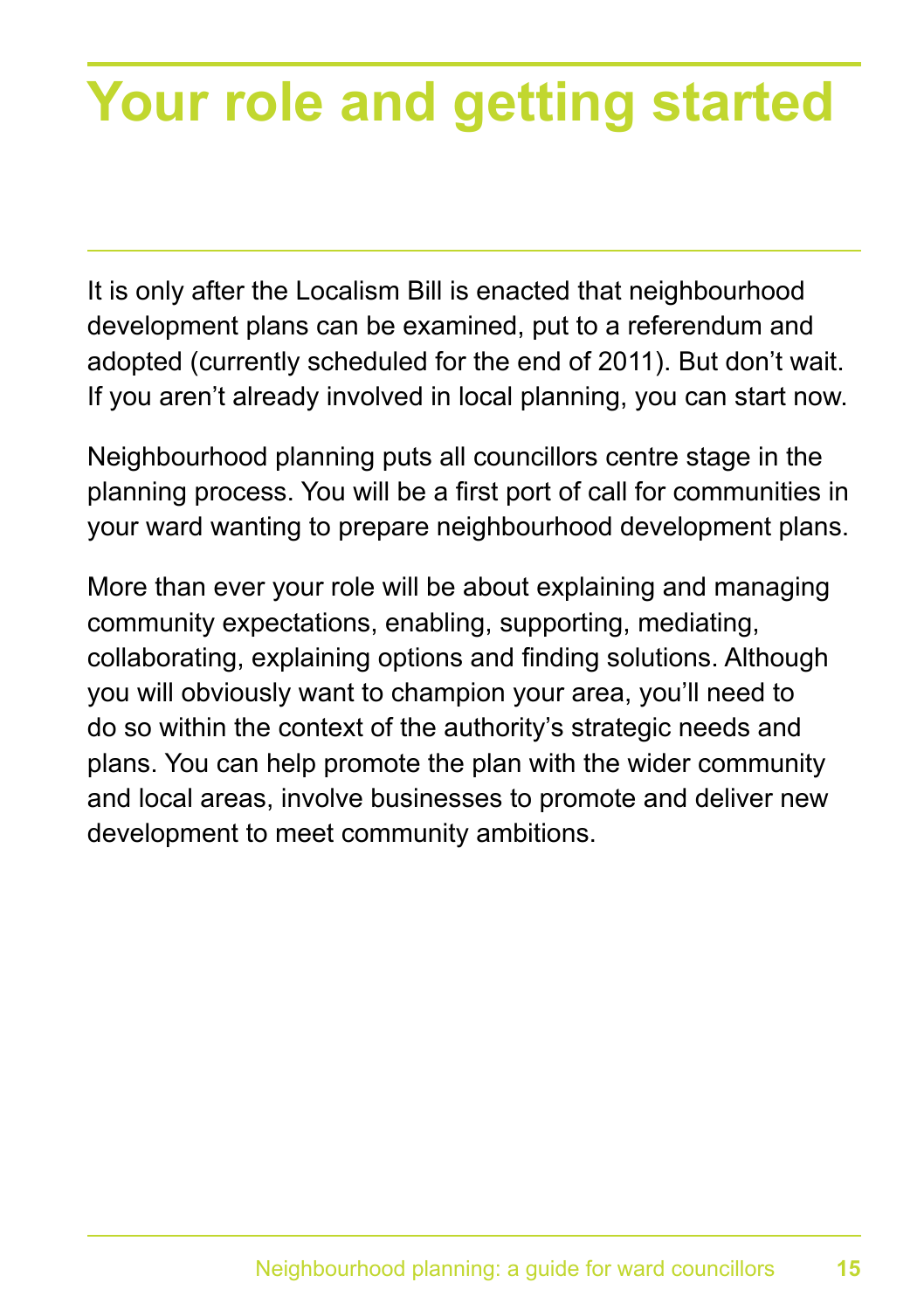At a recent PAS event on neighbourhood planning, councillors identified that their priority responsibilities are to:

#### **Understand**

- Be clear about what neighbourhood planning is, what it can and can't do and what it means in practice. It's not about stopping development but about getting it right for the area.
- Neighbourhood planning has to take place within the context of the authority's strategic planning work – do you know much about this? Find out. There's no point in supporting the neighbourhoods on an issue in conflict with the local plan – the plan won't get passed.

#### **Manage expectations**

- Anecdotally, many councillors feel that communities think this will mean they can plan how they like – but it isn't a free for all. There are still parameters set by national and local planning policies. You might have to repeatedly make this clear to communities.
- Work with your communities to ensure that planning proposals are both feasible and viable. Any proposals will need to be, realistic, in line with the strategic plans for the area and deliverable.
- Be clear about what support the local planning authority can offer.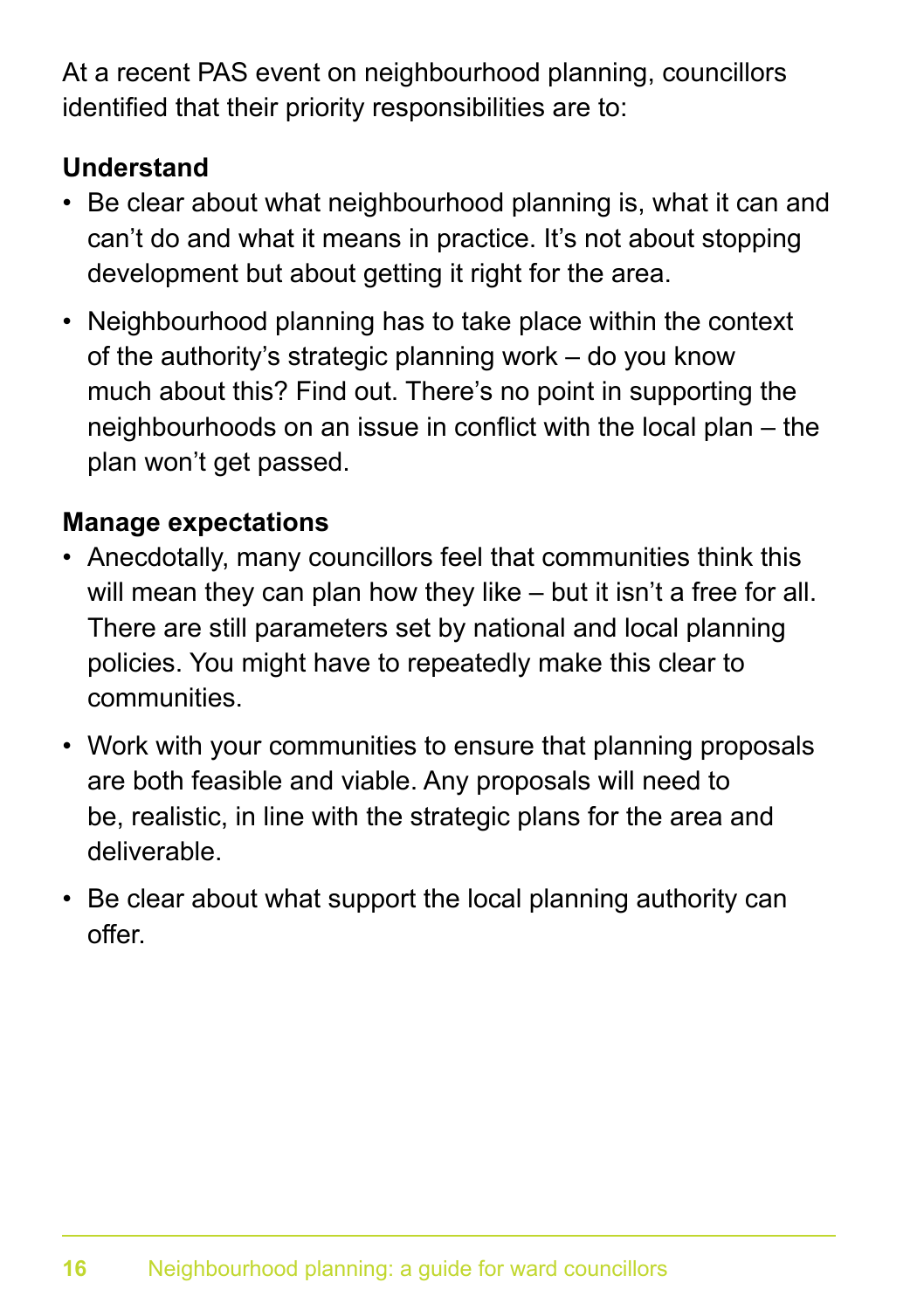#### **Communicate**

- Articulate, with the community, needs and priorities.
- Bridge the gap between your community and officers, working with both to find the best way forward: neighbourhood development plan or order, community plan or the more strategic local plan or area action plan.

#### **Represent**

- The local authority will have to agree the neighbourhood areas in your ward or possibly across ward boundaries. Get involved in this process and share your local knowledge.
- Make sure the full spectrum of your neighbourhood is represented in the process and not just the usual suspects.
- Ensure the issues identified in a neighbourhood plan are truly representative of needs on the ground.
- Understand the type of help and support needed by community groups.
- If you're not already involved, join your parish/town councils or neighbourhood forums when they form.
- Work with other ward members to represent the interests of your local areas.

#### **Mediate**

- Work with communities, local business, residents, schools, service providers to find new, joined up approaches to delivering on needs and ambitions.
- Manage competing or conflicting proposals in neighbourhood development plans for your ward and those in others.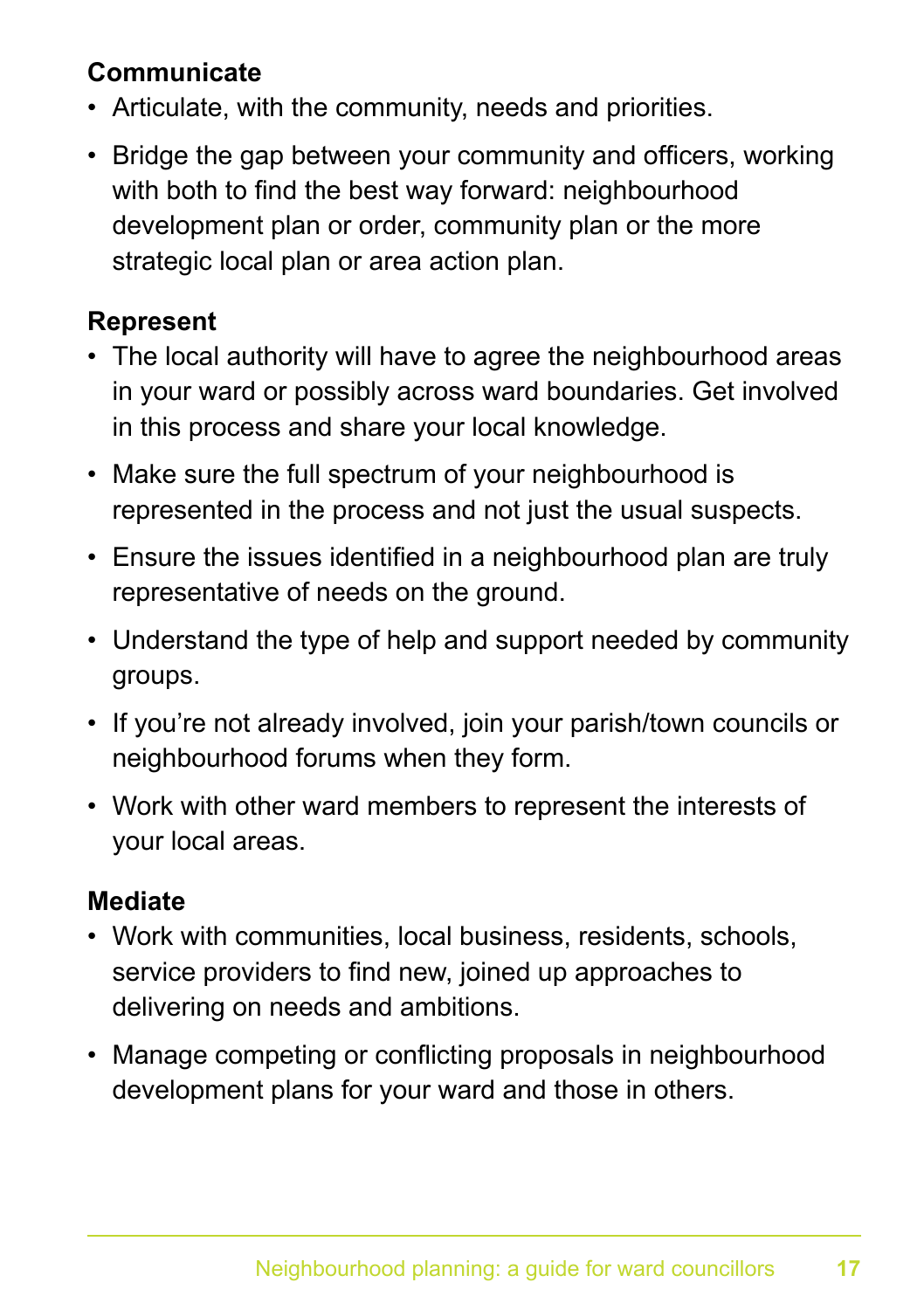#### **Understand resource implications**

- Think about how much demand there will be for neighbourhood planning in your ward or across the whole authority area. Talk to your community groups, parish/town Councils, residents associations, business forums to get a feel for the level of demand. Who is already doing community planning – are there resources there that can be used?
- Work out how your authority's limited resources can really help support neighbourhood planning eg what type of support can you offer on evidence, the technical aspects etc. But remember, neighbourhood planning is optional – what value will it add to the area?
- Work with colleagues to assess needs and allocate resources between neighbourhoods.
- Understanding how the council will allocate new financial resources eg from New Homes Bonus and CIL.
- $\cdot$  Referendums it's not just in planning that these can happen. Work corporately on a programme to avoid holding them repeatedly.

#### **Recognise the long haul**

- The process of adopting a neighbourhood plan is only the beginning. It will require support and continued care to deliver its goals.
- For neighbourhood planning to really take off it must involve people in making things materially improve. This will involve oversight and mediation as priorities and needs change over time.
- Neighbourhood planning requires everyone involved to listen, learn and collaborate. There will be bumps along the way as people find new skills and make new relationships.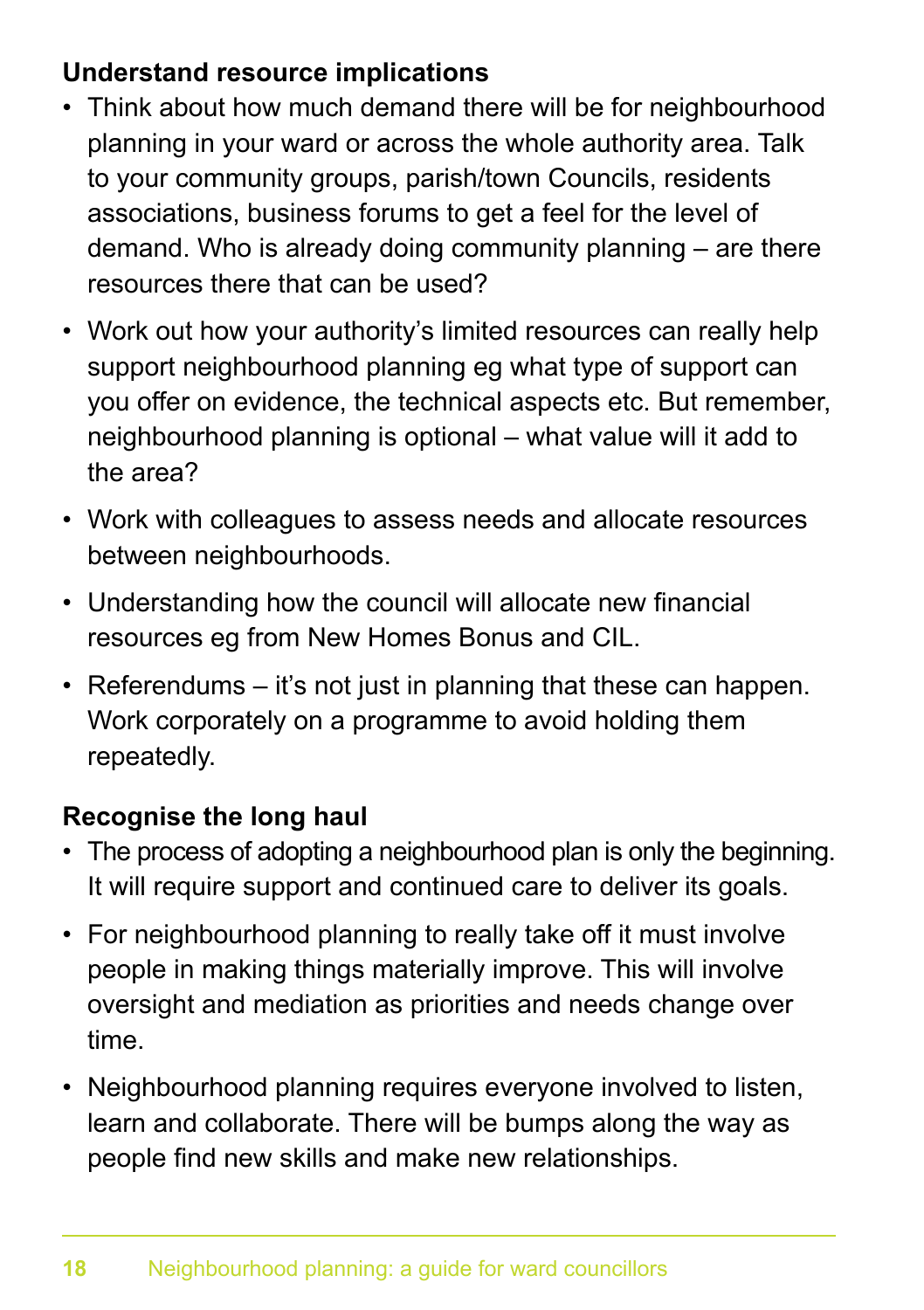## **Further support**

Further support for councillors is available from the Planning Advisory Service website. This includes a number of downloadable briefings. We are also planning a number of events throughout 2011 to help councillors understand and respond to planning reform.

www.pas.gov.uk